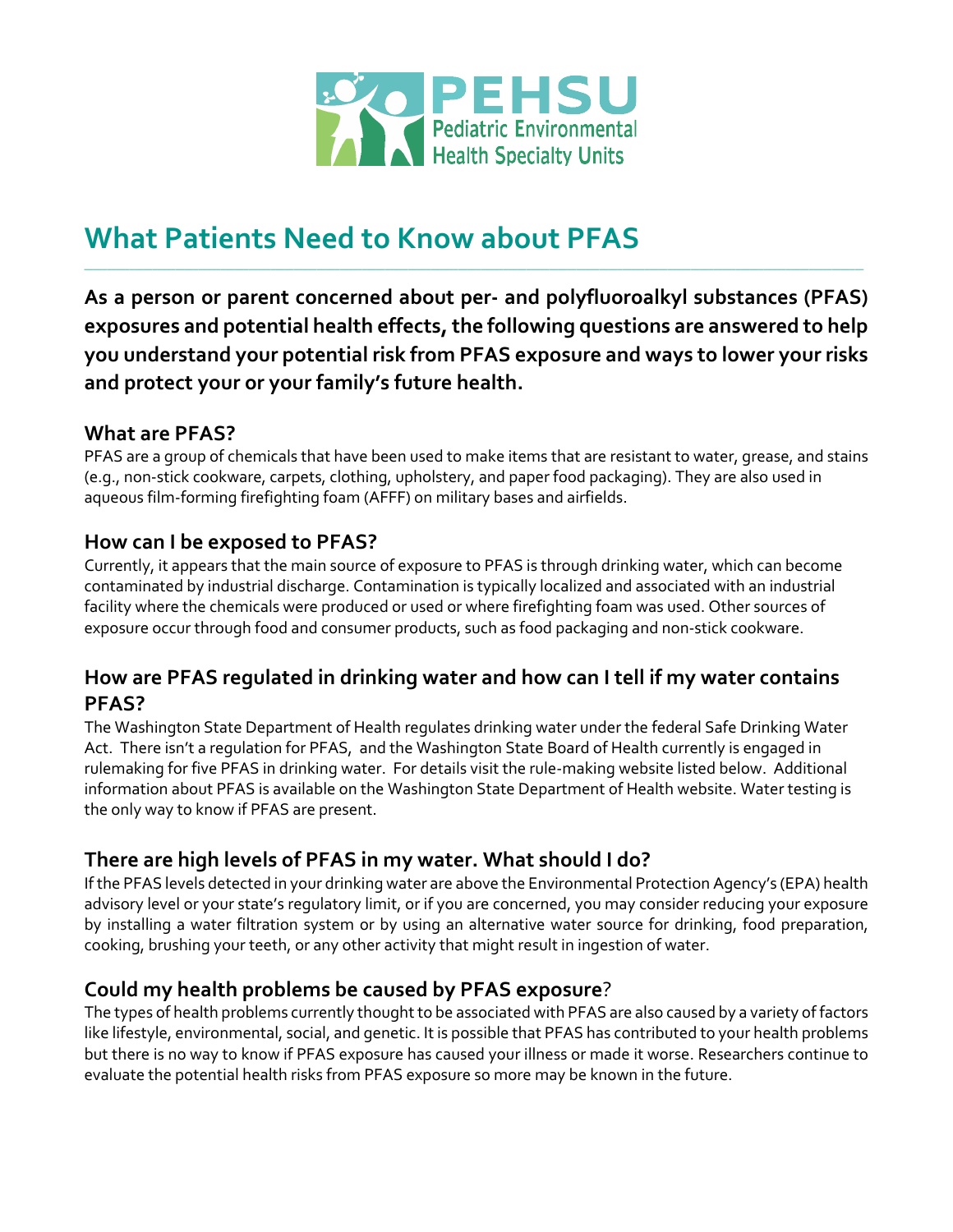## **Will I have future health problems because of PFAS exposure?**

Exposure to PFAS substances has been associated with health risks, but there is no way to predict whether PFAS exposure risks will result in a future illness. We can watch for symptoms related to PFAS associated health risks and investigate, if necessary. If any signs or symptoms of illness do occur, we will not know if those are related to PFAS. We will however be able to provide the care you need based on your signs and symptoms.

#### **Should I get a blood test for PFAS?**

Most people in the United States will have measurable amounts of PFAS in their blood because of wide-spread use of consumer products containing PFAS. The blood test will not provide information to predict a health problem, nor will it provide information for treatment. Test results will only tell you the levels of PFAS in your blood.

PFAS blood test results will not indicate whether a current illness can be attributed to past or current PFAS exposure. Neither will it predict or rule out the development of future health problems related to a known or suspected PFAS exposure.

#### **What do my PFAS blood tests results mean?**

Most people in this country have PFAS in their blood. The blood test for PFAS only tells us the levels of specific PFAS in your body at the time you were tested. PFAS blood testresults will not indicate whether a current illness can be attributed to current or past PFAS exposure. Neither will it predict or rule out the development of future health problems related to a known or suspected PFAS exposure.

If you know or suspect you have been exposed to elevated levels of PFAS, the best action to take is to minimize ongoing PFAS exposure you may have from contaminated drinking water or other possible sources in your diet or home.

## **Should I be tested for any of the potential health effects associated with PFAS exposure?**

Maintaining a healthy lifestyle that limits overall health risks is the first step for keeping you healthy. We will need to do all the clinical preventive services that are recommended for a person your age. Clinical preventive services like checking for elevated cholesterol have been established for the general population. We will conduct these recommended health screenings. This will help us evaluate your current health status.

Some of the testing for PFAS-related health concerns have risks and are not generally performed on patients showing no signs or symptoms of illness. We need to base your care on your overall risk factors, family health and environmental exposure histories, and any signs and symptoms of illness you may have. If any unusual symptoms occur, we will investigate those and treat as needed.

## **Should I have my child tested for any of the potential health effects associated with PFAS exposure?**

Maintaining a healthy lifestyle that limits overall health risks for your child is the first step. There are recommended preventive services and screenings for children at every phase of development. These preventive services are known as the *Bright Futures Guidelines*. We can follow these guidelines to help keep your child healthy.

Some of the testing for PFAS-related health concerns have risks and are not generally performed on patients showing no signs or symptoms of illness. Following the Bright Futures recommendations and conducting routine well-child visits will help us understand your child's health status. We will base your child's care on overall risk